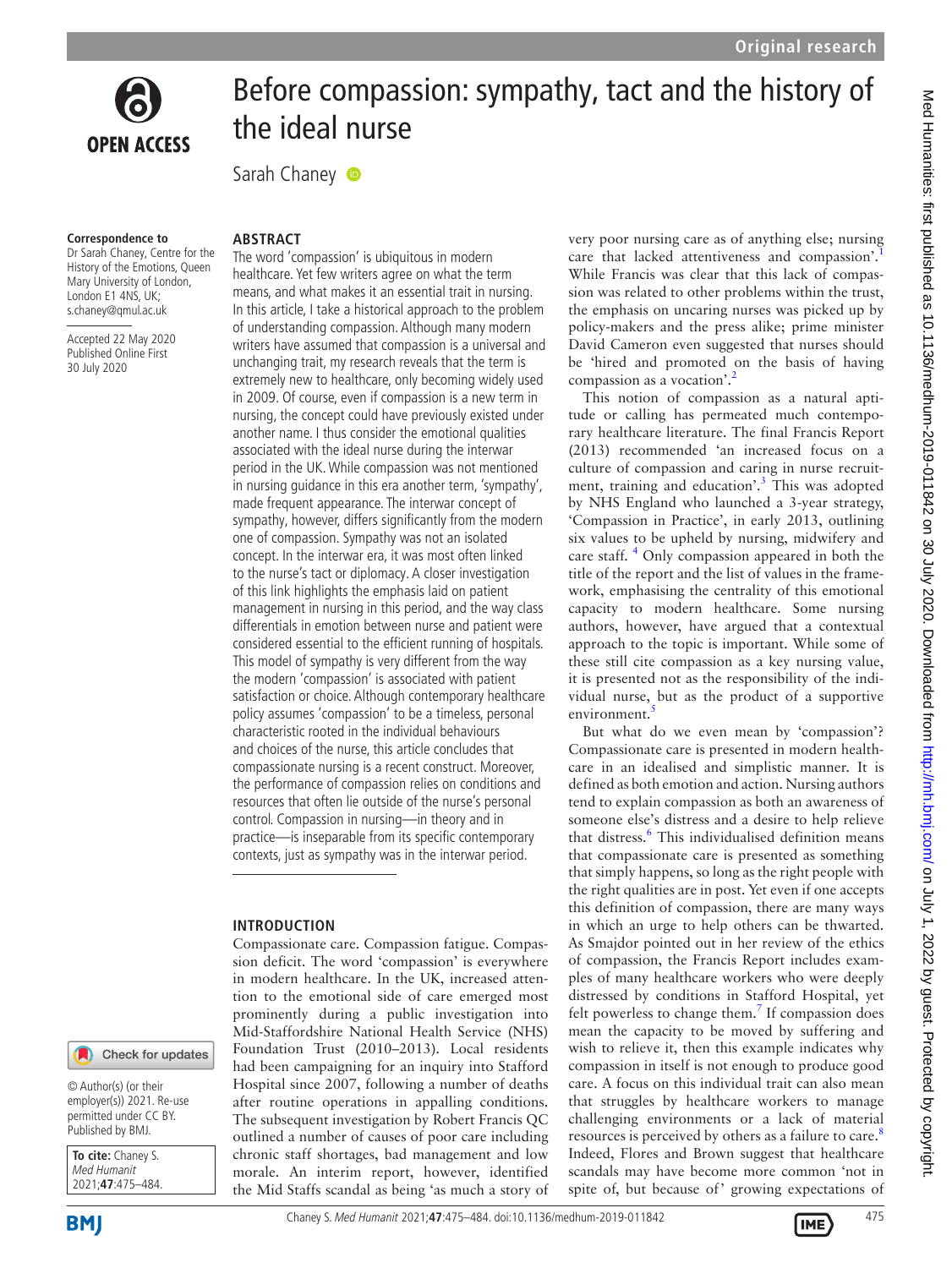compassionate care.<sup>[9](#page-7-4)</sup> Compassion in this context risks becoming 'little more than a rhetorical and political device' rather than a concept that can change or improve how services are delivered and experienced.'<sup>10</sup>

In this article, I take a historical approach to the problem of understanding compassion, rooted in the history of emotions. A relatively new field, the history of emotions emerged from the work of scholars like Reddy and Rosenwein in the early  $2000s<sup>11</sup>$  $2000s<sup>11</sup>$  $2000s<sup>11</sup>$ . The central tenet is to consider emotions themselves as historically and culturally constituted. Charting the changes in emotional landscapes through historical sources might include an investigation of shifts in the language used to describe feelings, different ways of representing, experiencing or understanding types of emotion or changing expectations about feelings in different cultures. Throughout history, countless scientists have tried and failed to pin emotion down to one specific thing: yet the physiological, psychological and experiential elements of emotion cannot be easily disentangled, as James found in his influential 1884 essay 'What is an Emotion?'[12](#page-7-7) These efforts to understand and explain emotion are just as historically situated as the emotions themselves. In Norbert Elias' influential sociological overview, *The Civilizing Process,* for example (first published in 1939), Elias took Victorian evolutionary models of progress and early 20th century psychological approaches to emotion as a simple reflection of reality. Human societies, under this model, progress from smaller to larger and more complex units, a process which is explained as civilisation: for Elias, 'civi-lising emotions' follow this same process to transform society.<sup>[13](#page-7-8)</sup> Yet this is as much a reflection of Victorian ideas of progress as an explanation of social change. As Boddice puts it in his recent overview of the field, 'emotions are at once the effects of historical circumstances and a cause of their change'.<sup>14</sup>

Here, I follow a historical approach to look in detail at changes in feeling rules and expectations in nursing. Exploring a different period from our own effectively highlights the ways in which our modern expectations and understandings of emotion are neither obvious nor natural: they too are socially and culturally constituted. A historical approach to the topic sheds light on the consequences of our modern use—for better or worse—of these models of emotion. If, as many modern clinical writers have assumed, compassion really is an essential individual trait found in carers, one would expect to find reference to it throughout nursing history. On the contrary, the term is extremely new to healthcare, even though the word itself is not a new one. Compassion began to appear in association with nursing in the late 1980s, and only became a widely used term in 2009.

In this article, I look at the very different feeling rules in place in an earlier period. I focus primarily on the interwar period, with context from previous decades where necessary: early 20th century nurse leaders remained heavily influenced by Victorian reformers like Florence Nightingale and Ethel Gordon Fenwick, even if they did not have precisely the same expectations of nurses that Victorian commentators had. While historians have paid a great deal of attention to the role of Victorian nursing reformers in shaping a vocational view of nursing, embedded in so-called 'natural' female traits, rather less attention has been paid to models of nursing in the early twentieth century. The interwar period, in particular, is often neglected in histories of nursing, with the Nurses' Registration Act of 1919 characterised either as the culmination of the work of nursing reformers or having little practical impact on a timeless nursing craft.<sup>[15](#page-7-10)</sup> This may be in part because nursing remained strongly associated with individual qualities, based on a class ideology of 'moral character'.[16](#page-7-11) Yet through the foundation of a General Nursing

Council (GNC) and the introduction of a universal exam for nursing, the Registration Act directed increased attention to defining what nursing was, as well as bringing into the foreground a pre-existing conflict between nursing as a scientific profession and as a female vocation.<sup>17</sup> This period also saw a greatly increased number of textbooks and journals written by nurses for nurses, in comparison to the late 19th century, when nursing textbooks were often written by doctors.<sup>18</sup> The achievement of universal examination and registration of nurses (even if training itself was not yet standardised) sparked increased interest in defining the 'good nurse', a definition also shaped by the changing place of women and the experiences of the First World War.

First, then, I look at how and why compassion became linked to healthcare, arguing that efforts to differentiate nursing from medicine through a patient-centred concept of care from the 1980s on led to a renewed focus on the individual qualities of the carer. Of course, even if compassion is a new term in nursing, the emotion it describes could have previously existed under another name. The Victorian and Edwardian periods saw several new terms brought into being relating to fellow feeling: altruism in 1851 as a secular form of sympathy and empathy in around  $1909<sup>19</sup>$  $1909<sup>19</sup>$  I go on to consider the emotional qualities associated with the ideal nurse during the inter-war period in the UK. While compassion was not mentioned in nursing guidance in this era, 'sympathy' made frequent appearance. The interwar concept of sympathy, however, differed significantly from the modern one of compassion. Sympathy was focused around patient management, while the modern emphasis on compassion is usually on patient satisfaction or choice. Sympathy was not an isolated concept, and was usually linked to other traits. In the interwar era, it was most often connected with the nurse's tact or diplomacy. A closer investigation of this link reinforces the emphasis laid on patient management in this period, as well as the way class differentials in emotion between nurse and patient were emphasised in the efficient running of hospitals.

I present these two periods (the interwar period and the modern day) as a comparison, not as a chronology of development. I am not trying to describe or explain a shift from sympathy to compassion in nursing but recognising that the two are quite separately constituted models of care. Although contemporary healthcare policy assumes 'compassion' to be a timeless, personal characteristic, rooted in the individual behaviours and choices of the nurse, this article concludes that compassionate nursing is a recent construct. Moreover, the performance of compassion relies on conditions and resources that lie outside of the nurse's personal control. Just as sympathy and tact in the interwar era shed light on models of hospital managements and expectations of gendered care, so too does compassion need to be explored in relation to the context of modern healthcare, and not simply as an expectation laid on individual nurses.

#### **Becoming compassionate: a new model for healthcare in the 21st century**

Before the 21st century, 'compassion' was rarely used to describe healthcare in the UK. In nursing textbooks and journals from the 1880s to the Second World War, the term is significant only in its absence. Even in more recent years, the word compassion has been at most peripheral to healthcare. The British Nursing Index contains just six references to compassion for the whole of the 1980s, the first 10 years of the database's coverage. In the most recent decade (2010–2019) this leapt to 1645, well out of proportion to the overall increase in articles.<sup>[20](#page-7-15)</sup> A sharp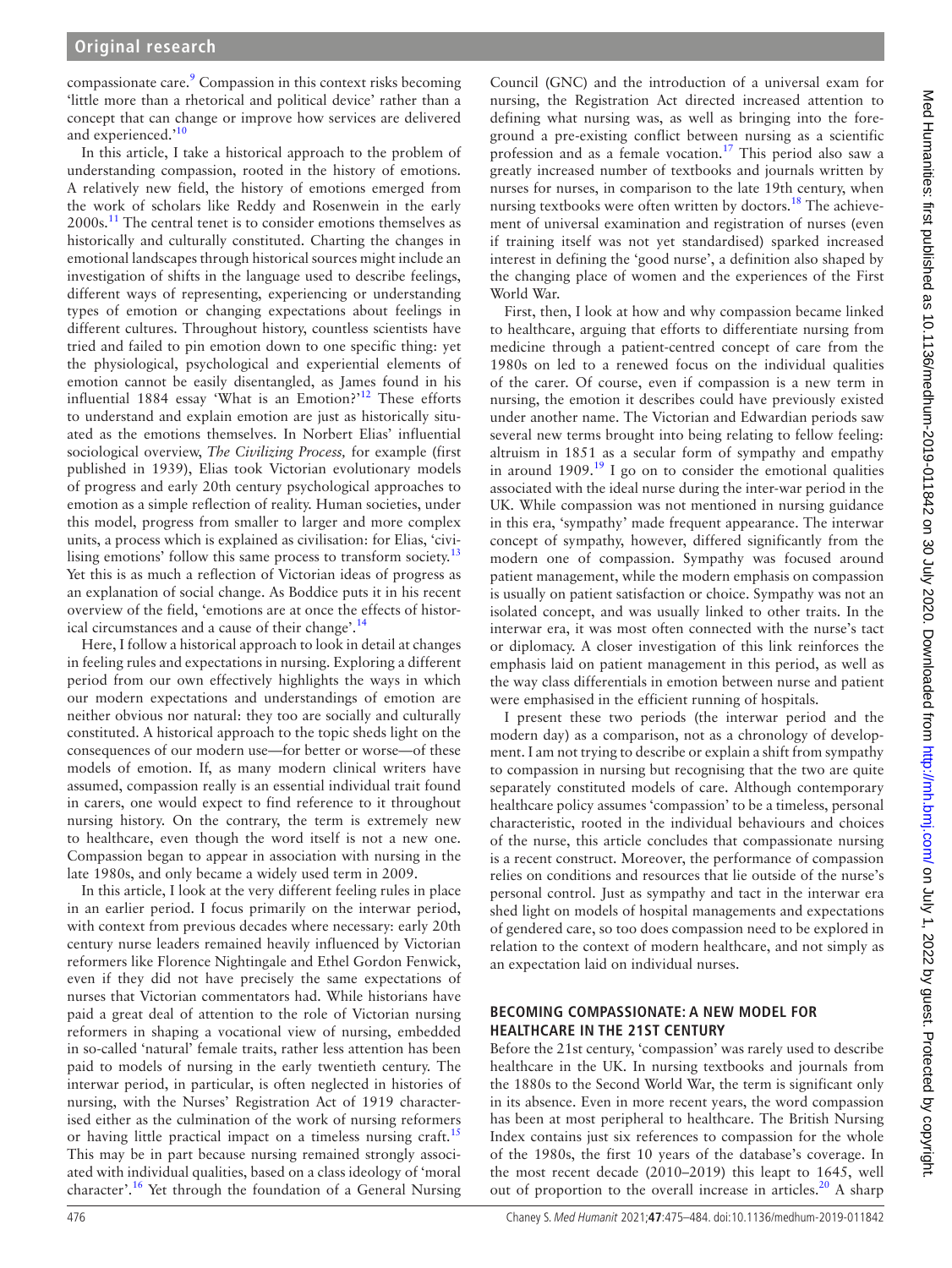spike in use occurred in 2013, the year 'Compassion in Practice' was launched and the final Francis Report published. However, a gradual increase had taken place before this. This change also occurred outside the UK, with growing use of the term compassion in international databases such as the Cumulative Index of Nursing and Allied Health Literature.<sup>[21](#page-7-16)</sup> This suggests that the UK story is part of a more general shift in western understandings of nursing care and changing attitudes to and ideas in nursing education and practice.

In a recent review article, Canadian researchers McCaffrey and McConnell explored this wider trend. Between 2000 and 2013, they found that there had been a particularly steep rise in attention to compassion in journal articles written in the UK. However, compassion had also simultaneously become a topic of international discourse: 9 of the 20 articles they reviewed were not by UK authors.<sup>22</sup> What has contributed to this trend? Reflecting back on her seminal research into the emotional labour of nursing in 1984–1985, Smith suggested that an international emphasis on the emotional aspects of care emerged in the 1980s and 1990s, when relationships with patients became classed as 'distinctly nursing work'.[23](#page-7-18) In 2008, the NHS Review, 'High-Quality Care for All', introduced compassion as an NHS value in the UK and proposed a 'compassion index' for nurses.<sup>[24](#page-7-19)</sup> Although the review stated that this value should apply to all NHS staff, it largely seems to have been picked up in nursing. A 2017 study by Bivins *et al* found that the phrase 'compassionate care' is today associated with nurses and not with doctors, surgeons or managers across professional journals and most UK newspapers.[25](#page-7-20)

But just what are all these modern reviews and inquiries trying to measure? No one, it seems, can quite agree. Is compassion a form of emotional labour—a task-oriented or performative emotional state—or a virtue—a quality found in individual nurses? $26$  Jones and Pattison suggest that, like 'community', compassion functions as a 'portmanteau concept … containing many desirable if undetermined meanings and being confined to very little that is specific'.<sup>27</sup> Jones and Pattison go on to list a number of potential components of compassion in modern usage, which exist in unspecified amounts, including sympathy, pity, empathy, solidarity, feeling with or for others and putting oneself in someone else's shoes. Historians of emotion have similarly shown the vague and expansive way compassion as a term has been used in other circumstances, especially politically. The only clear thing about compassion, as Berlant put it, is 'that it implies a social relation between spectators and sufferers.<sup>[28](#page-7-23)</sup> Indeed, this could be said to be both the most constant and most changeable aspect of compassion over the centuries. While the word compassion has been associated with a form of 'fellow feeling' since the 14th century, huge shifts in cultural and social norms across centuries and cultures mean that the way fellow feeling is interpreted, enacted and governed has altered countless times over the years. The terms in widespread use have also changed. In 18th century Europe, 'sympathy' was a marker of social difference: a means of communication among the elite that also functioned as a way of excluding outsiders.<sup>29</sup> In the late Victorian era, meanwhile, the same term sympathy—and its new secular counterpart, 'altruism'—became interpreted in evolutionary terms, as a sign of social progress.<sup>30</sup> This meant that acts that were not previously regarded as compassionate on a personal level were reinterpreted as affective (and therefore civilised) practices. Boddice has shown, for example, how vivisection was reinterpreted by scientists as compassionate in the 1890s. Although the act required an insensitivity to the

sufferings of an animal, the potential benefit to humanity was emphasised by these men as 'true' compassion. $31$ 

These changes in the way social emotions have been interpreted in different historical periods suggests that it would be a mistake to map modern ideas of compassion in healthcare onto historical nursing texts—or even onto earlier terms, such as sympathy or altruism. While it might be possible to chart and explain changes in language over time, this would need to be a much longer study of chronological change, well beyond the scope of this article. Terms, after all, alter in meaning as well as prominence and any study of changes in language would need to consider this wider picture. $32$  The contemporary understanding of compassion tends to assume that it is both feeling and action, although it has certainly not always been understood in that way. From the 14th to the 17th centuries, compassion generally described an emotion felt on behalf of someone else who suffers, with no reference to action at all. Even when it came to mean a shared feeling in the eighteenth century, this still did not imply accompanying support.<sup>[33](#page-7-28)</sup>

Despite this, the idea that compassion is an unchanging trait is a surprisingly frequent claim in contemporary healthcare, even by those who are critical of the modern lack of definition. It is suggested that compassion 'has a long legacy' in nursing, usually dating back to Florence Nightingale.<sup>34</sup> Yet the reality is more complicated than this connection suggests. In her research on the history of nursing education, for example, Bradshaw rightly recognises that nursing textbooks from the late 19th century to the 1960s laid great importance on the individual qualities of the nurse. Yet, by claiming that the character these texts outlined is the same as the modern notion of compassionate care, Bradshaw ignores the emphasis on gender and class in these texts. By viewing compassion as an unchanging, timeless entity, she also assumes that the long lists of traits that Victorian and Edwardian nurses were expected to develop in their training—'cleanliness, neatness, obedience, sobriety, truthfulness, honesty, punctuality, trustworthiness, quickness and orderliness'—were intended to make probationers compassionate, although this was not a claim made at the time. $3^5$  In a more critical analysis of the modern focus on compassion, Traynor suggests the roots of this approach emerged from the restricted roles available to women in the nineteenth and early twentieth centuries. To differentiate nursing from male professions, matrons framed care as a vocational calling, based on a desire to serve. In the 20th century, as nursing became increasingly technical, nursing leaders attempted to distinguish nursing from medicine by claiming the nurse was the patient's advocate.<sup>[36](#page-7-31)</sup> Despite situating his views in social context, Traynor's view bears some similarity to Bradshaw's in that he assumes that we are talking about the same trait across a long historical period. But can we really assume that earlier models of sympathy in nursing were the same as the patient advocacy of the 1980s or the compassion of today? I argue that this was not the case, by looking in greater depth at the emotions that were expected of nurses in the decades before the NHS came into being. How different were these from the modern notion of compassion?

#### **SYMPATHY AND FORTITUDE: THE IDEAL NURSE IN THE interwar period**

It was not new to the interwar period for a link to be made between nursing care and an individual nurse's character or feelings. Yet rather than thinking of nurses as exemplifying something called 'compassion' or 'sympathy', writers in earlier historical periods cited different qualities. In 1752, the regulations of Manchester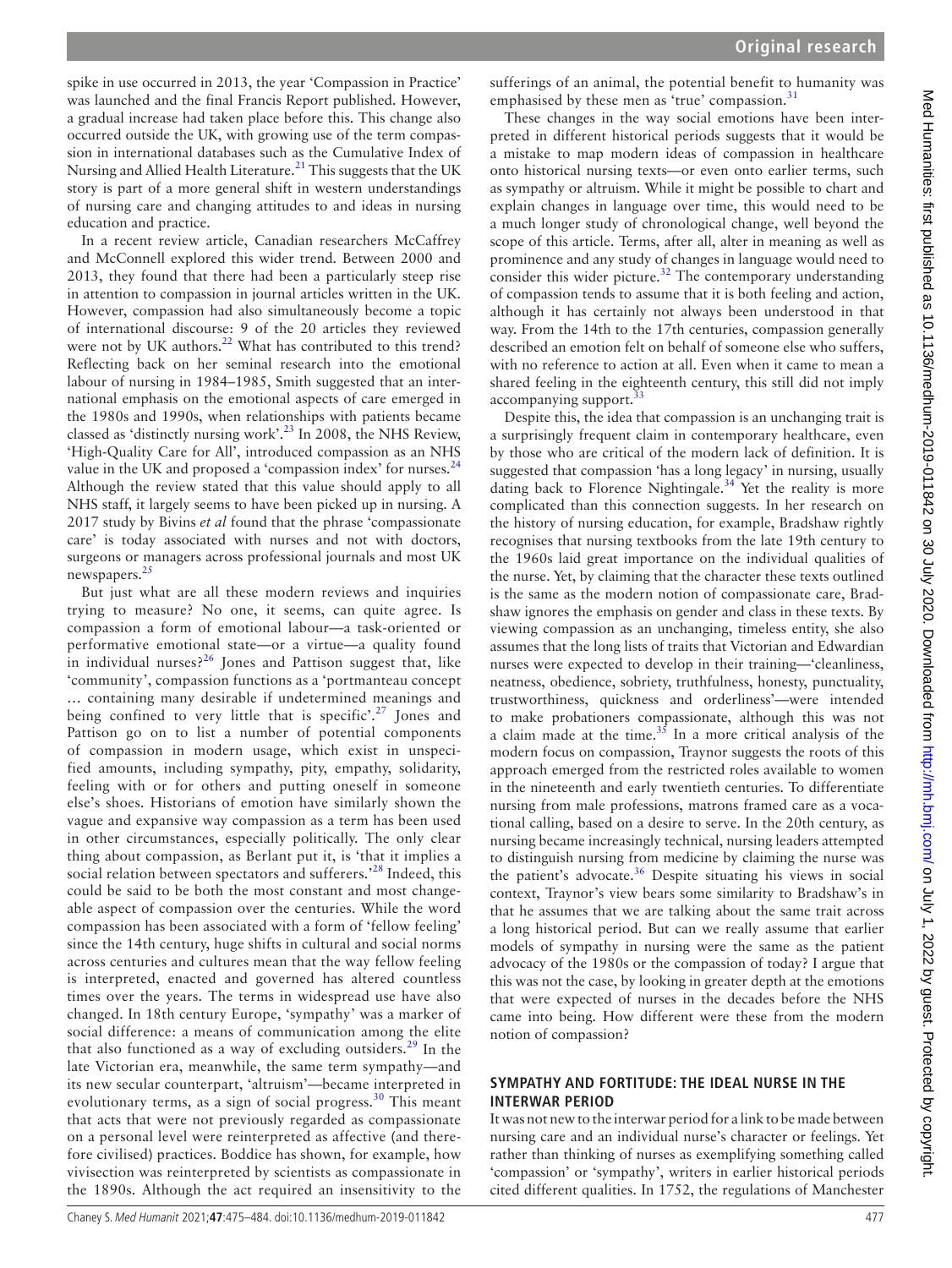Infirmary ruled that nurses must behave with 'tenderness' to patients.<sup>[37](#page-7-32)</sup> Victorian nursing reformers, such as Florence Nightingale and Ethel Gordon Fenwick, tended to focus on 'good character' as part of a class-based vocational framework for nursing.<sup>38</sup> Fenwick, who aimed to transform nursing into an elite profession, emphasised middle-class ideals of femininity, like sympathy, gentleness, patience and tact.<sup>39</sup> Nightingale, who expected that probationers would continue to come from the working and lower middle classes (although managed by Lady matrons), emphasised the traits expected of the respectable Victorian working-class woman: cleanliness, orderliness, industry, honesty and thrift.<sup>[40](#page-7-35)</sup> The views of reformers did not necessarily match those of their recruits. According to Dingwall *et al*, paid nurses tended to see their work in practical terms, even though the elite women who employed them viewed nursing in moral terms. By the late 19th century, however, nursing had become 'dominated by the values of the ladies'.<sup>41</sup> This was reinforced by a 'two-tier system' of nursing. Until at least the 1930s 'gentlewomen' could enter special probationer schemes, undertaking a shorter period of training for which they paid their own maintenance fees.<sup>[42](#page-7-37)</sup> These women, trained for leadership, were expected to shape the moral character of working class recruits to emulate middle class values.<sup>43</sup> The attributes expected of the ideal candidate for nursing were often linked to this background, as outlined at one College of Nursing meeting in 1920. The ideal nurse should have 'grace and dexterity through games and exercises', 'pleasant speech, as well as something to say', be able to speak at least one foreign language, keep accounts and write a good letter: all things obtained through an elite education, and thus requiring recruits from the wealthier classes.<sup>4</sup> This class-based understanding of emotion had a much wider reach beyond nursing, of course. Many writers of the interwar period and earlier began from the view that 'affect-control and self-constraint are generally more highly developed' in the upper classes, as Norbert Elias assumed in *The Civilizing Process.[45](#page-7-40)*

What, then, was the 'ideal nurse' described by other nurses in this period? A GNC examination question in the 1920s and 1930s asked entrants what were the necessary qualifications for a good or ideal nurse.<sup>[46](#page-7-41)</sup> Model answers written by senior nurses focused on moral and character traits—from neatness and avoiding gossip to kindness and cheerfulness. Textbooks on nursing thus tended to begin by describing this ideal nurse, emphasising the traits deemed most important to nursing practice. I analysed this section in all the interwar UK textbooks, career guides and model examination answers listed in Alice Thompson's 1968 Bibliography of Nursing Literature to get a picture of which emotional and character traits were seen as essential to nursing at this time. The most common six traits listed in both the 1920s and 1930s were those that described a nurse's relationship with patients and their relatives sympathy and tact—those that were characteristic of the nurse's manner—calm and gentle—and those that focused on a nurse's relationship with authority—obedience and loyalty. These six traits were found alongside others that appeared with slightly less frequency—kindness, cheerfulness, courtesy, patience and courage. In total, I found 41 different emotion-based character traits connected with nursing at this time, which indicates just how difficult the nursing character was to pin down. Many were mentioned just once or twice. Indeed, of the six most popular traits, only two can be found in at least half the texts—these were sympathy and tact, on which this article focuses.

Sympathy was one of a set of qualities that had been associated with Victorian middle-class women, and in the interwar period continued to be linked with the elite model of nursing outlined

above. 'Sympathy and service is the province of women,' stated Joseph Johnson in *Earnest Women,* a late Victorian volume designed to inspire educated young women in their adult lives. According to Johnson, this arose because women were physically weaker than men. This meant that they were less often able to aid others through action; instead a woman gave 'the sympathy of her heart'.<sup>47</sup> Johnson used Florence Nightingale as an example to prove how natural these traits were in 'earnest women'. Johnson's use of the ministering angel stereotype exemplifying the passive yet emotional role he identified for women—had little to do with Nightingale's *actual* work, which was more about the management of resources than the direct provision of care.[48](#page-7-43) The stereotype instead relied on a glorification of the (presumed) domestic self-sacrifice of wives and mothers—the so-called 'angel of the house'.<sup>[49](#page-7-44)</sup> During the 19th century, religious and charitable work had also come to be seen as a natural extension of the female role for middle and upper class women.<sup>[50](#page-7-45)</sup> A vocational view of nursing fitted neatly into this ideal.

The term 'sympathy' in the late nineteenth century was often framed in religious terms: this, after all, was why agnostic writers such as Auguste Comte and Herbert Spencer had sought to replace the sentiment with Comte's new term 'altruism' in the  $1850s$ .<sup>[51](#page-7-46)</sup> In nursing, however, religion remained prominent whichever of the two terms was used. In 1924, Ethel Gordon Fenwick set altruism within a religious framework, with a rare use of the term in a nursing context. She insisted that it was a nurse's altruism that enabled her to treat the souls as well as the bodies of her patients. If she did not possess the proper vocational desires, the nurse would leave her patients 'unsolaced and uncomforted', even if she was able to treat them physically. $52$ This spirit of service, then, was still understood to be a religious imperative in the 1920s. When the College of Nursing commissioned three stained glass windows as 'symbolical paintings of nursing' for the lecture hall of their new building in 1925, they draw on the three Christian virtues advocated by St Paul: faith, hope and charity.<sup>[53](#page-8-1)</sup> The 'nursing virtues' became faith, love (a frequent substitution for charity in late Victorian religious texts) $\frac{5}{4}$  and fortitude.<sup>55</sup>

The addition of fortitude is an interesting one. Fortitude became associated with nursing following the First World War. Neither fortitude nor associated words like courage appear in lists of traits attributed to the Nightingale model of nursing.<sup>[56](#page-8-4)</sup> Both, however, made an appearance in models of nursing in the interwar period, although inconsistently. As Cochrane put it, the trained nurse required a combination of traits from other professions: 'The courage of the soldier, the loyalty and faith of the clergy, the tact and diplomacy of the barrister, together with the skill, initiative and resource of the medical profession'.<sup>57</sup> It was no accident that the nurse's courage was associated with the soldier's. During the First World War, 17 000 trained nurses had served in the armed forces, working close to the front lines for the first time in Casualty Clearing Stations, on ships and trains as well as at base hospitals.<sup>58</sup> The role nurses played in war led directly to the founding of the College of Nursing in 1916 and supported the introduction of state registration in 1919. The word 'fortitude' was also found in another symbolic depiction of nursing from the 1920s: Sir George Frampton's monument to Edith Cavell, unveiled in London's St Martin's Place on 17 March 1920. Executed for treason in 1915 by the German military after confessing to her involvement in an undercover resistance network, Cavell's death provoked international uproar, but made her an enduring icon of nursing. Such was Cavell's popularity that, in 1932, when Madame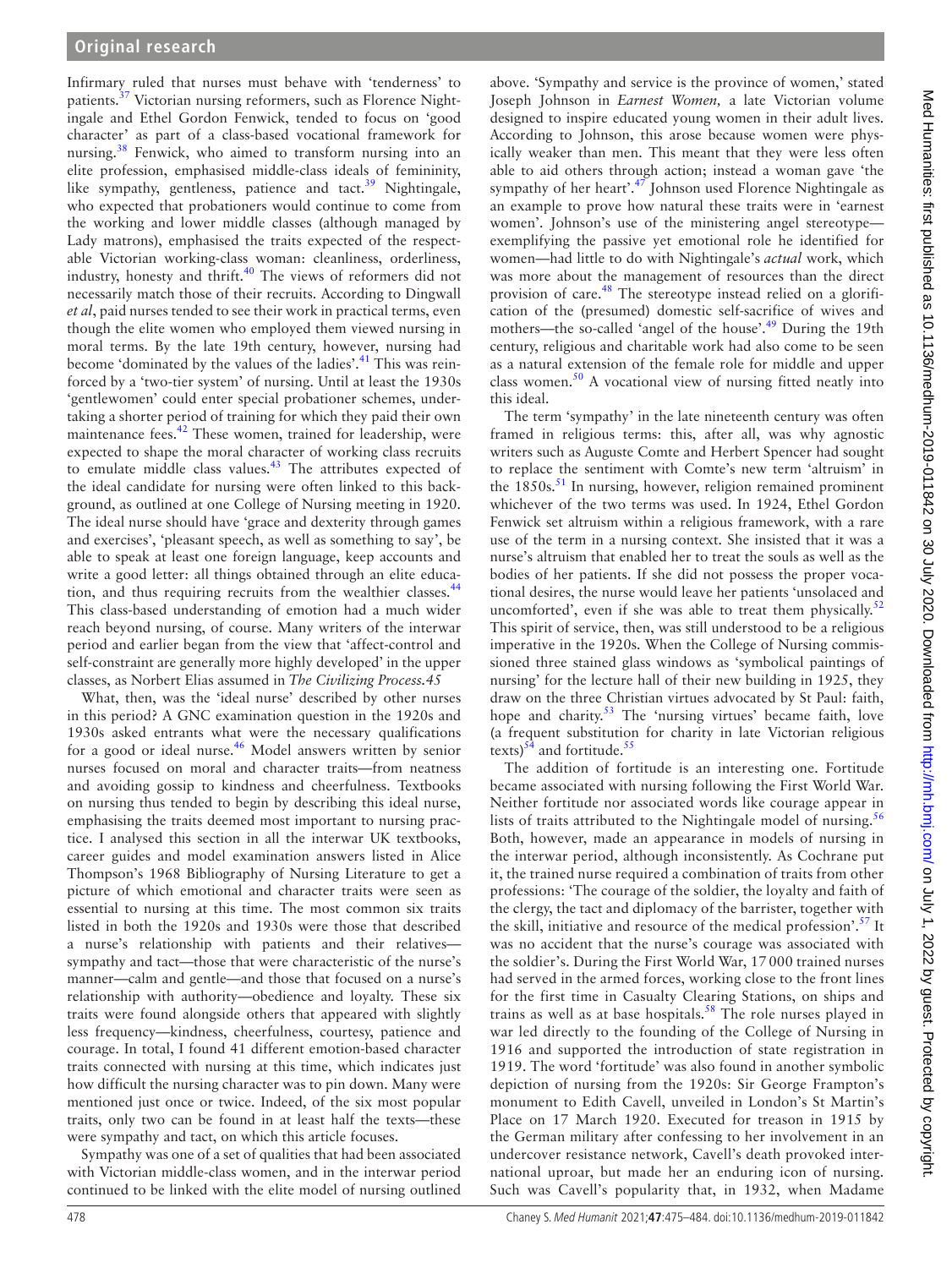Tussaud's asked visiting children which historical figure from the waxwork museum they wanted to be like when they grew up, Cavell took first place. $\frac{5}{3}$ 

According to Dixon, Edith Cavell was one of the first British women to be celebrated for showing a so-called 'stiff upper lip'. This phrase was still new to the English language. It appeared as an Americanism in the 1870s, and only became widely used in a British context around the time of the Boer War (1899–1902), with a meaning that 'gradually settled on one central quality, namely the ability to put on a display of bravery and to hide one's true feelings in times of trial and suffering'.<sup>[60](#page-8-8)</sup> This is just what Cavell was celebrated for a little over a decade later: not for showing the right emotions, but for showing no emotion at all. Cavell's bravery and stoicism were remarked on in a variety of sources, from the chaplain who attended her before her death to the British press. The monument took a similar line, celebrating Cavell's fortitude, humanity, devotion and sacrifice (one word appears on each side of the memorial). Some of these traits appear to perpetuate the ministering angel stereotype invoked by late Victorian writers like Johnson: the passivity of sacrifice, for example. There is a stark difference, however, between Johnson's depiction of women as reliant on emotion in the absence of action and the celebration of Cavell for behaviour that hid, as much as it revealed, emotion. As Dixon notes, this period was a time when 'modern women struggled to escape from the ageold idea that theirs was the lachrymose sex—soft, caring, soppy, sobbing, hysterical and manipulative.<sup>'[61](#page-8-9)</sup> Cavell was emblematic of this shift.

This shift is also reflected in the complex way that contemporary nursing textbooks dealt with sympathy. Unlike the modern compassion—or the womanly sympathy of the Victorian angel of the house—sympathy in the interwar period was not always deemed a positive or useful trait. Five texts mentioning sympathy went on to warn against the dangers of sentimentality in nursing: the most commonly mentioned of all undesirable traits. 'There is a vast difference between quiet, knowledgeable, sympathetic help and frothy sentimentality,' warned Cochrane, Matron of the Charing Cross Hospital, in 1930. 'The calm demeanour of the true nurse does not indicate hardness and insensibility to suffering, only that her training has taught her that emotional outbursts do as much harm during a crisis as anything of a more actively dangerous character'.<sup>62</sup> Cochrane's calm nurse resembled the stoic Cavell, who felt emotion but did not show it, with restraint newly emphasised as a marker of professionalism in nursing. The emotional young woman did not make the best nurse, agreed Smith, former matron of the Withington Hospital in Manchester and GNC examiner. Smith reported disapprovingly that she often encountered those who 'approach nursing with too much sentiment and do not realise what a very practical side there is to it'.  $63$ 

This distinction between sentiment and practical nursing was also used by interwar nurses to emphasise the importance of standardised healthcare education. While suggesting that there was a 'germ of truth' in the old saying that nurses are 'born and not made', Charlotte Moles clarified that this needed to be combined with adequate training for 'correct nursing is not instinctive but has to be learnt'. She explained this with the example of a person collapsing: the untrained woman might rush to help the sufferer by picking him up, while the good nurse would know 'it may be really dangerous to do so' and not be led by her instinctual emotions. $64$  Similarly, sister-tutor Alice Jackson talked of reminding the 'warm-hearted student' that sympathy or love was not enough to be a good nurse and emotion needed to be 'directed by intelligence' or risk causing

a patient unnecessary pain by poor manipulation of a fractured limb or massage technique. $65$ 

Indeed, in this era, the nurse with 'too sentimental a sympathy' was presented as just as problematic as the 'callous-minded and selfish nurse'.<sup>[66](#page-8-14)</sup> The psychologist Beatrice Edgell addressed this with a rare mention of 'empathy' in her book *Ethical Problems: An Introduction to Ethics for Hospital Nurses and Social Workers* (1929). Edgell taught at Bedford College for Women, where several postregistration courses for nurses were set up by the College of Nursing in the 1920s and she would certainly have come into contact with the elite end of the nursing spectrum. Edgell cautioned that 'sympathy must never become empathy': perhaps a surprising distinction for a modern reader.<sup>[67](#page-8-15)</sup> Empathy was a new term that had entered psychology from aesthetics in the early twentieth century.<sup>68</sup> In the 1920s, empathy meant a projection of one's own feelings into an object or person, and not an ability to read and respond to someone else's emotions as we might understand the term today. Projection is certainly how Edgell defined it. Her caution continued that:

There is a danger that understanding the situation in which another finds himself, we shall read into that situation not his feeling but our own. It is one thing for a nurse to know and be moved by the emotion of her patient, but it is another for her to experience an emotion herself and project that emotion into the situation. Emotionality in this sense is to be avoided. $69$ 

The nurse thus needed an awareness of her patient's emotions (sympathy) but should not assume that the patient's feelings would be the same as what she was feeling (empathy). Others referred to this ability to read someone else's feelings as 'imaginative sympathy', a quality that would allow the nurse 'to enter within the patient's experience, to suffer with him to the extent of detecting the particular points of pressure of his suffering'. Again, there were strict limits and 'that imagination needs to be controlled and disciplined, that sympathy unsentimental and heartening, if it is not to make the contact too painful a one for the nurse, and too emotional a one for the patient.<sup>[70](#page-8-18)</sup>

#### **'THE TACT OF THE NURSES': EMOTIONS AND PATIENT management in the interwar hospital**

How did this 'imaginative sympathy' function in practice? And what was the purpose of ensuring it was 'controlled' and 'unsentimental'? The answer to these questions revolved around patient management. The nurse was required not only to keep her own emotions in check, but also to manage the patient's feelings. To explore this further, we need to look at the other traits that were linked to 'sympathy' in nursing during this period. One aspect of interwar sympathy that distinguishes it still further from compassion is the close relationship between sympathy and tact in nursing textbooks of the time. The two usually appeared in relation to each other, though it was tact that was more often emphasised in indices and section headings. In Charlotte Moles' *Nursing as a Career* (1933), tact was one of the four general qualifications required of a woman going into nursing, along with observation, accuracy and truthfulness. Sympathy—which, unlike tact, did not appear in the index was something a nurse needed 'a good store of' but was not in itself a criterion for judging a suitable candidate for the profession.<sup>71</sup> For Esther Fisher in 1937, sympathy was a subcategory of tact: a 'little judicious sympathy' was required to aid the nurse in the skilled persuasion of her patients.<sup>[72](#page-8-20)</sup> Sympathy in this context was more closely aligned with changing a patient's behaviour to facilitate cure than in understanding a person's individual needs.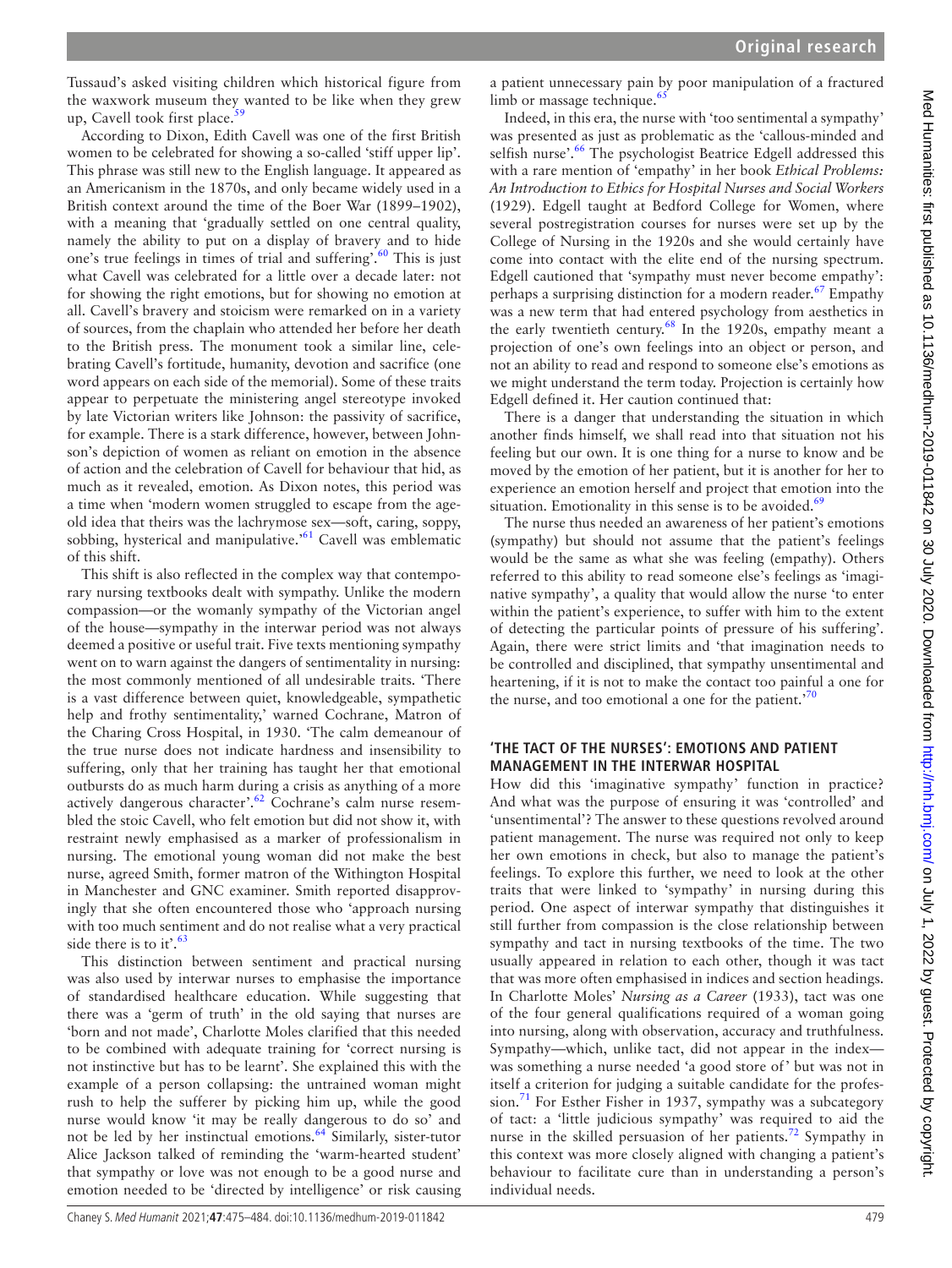Tact in its modern sense of an awareness of social niceties was a newer term than sympathy. This meaning entered the English language only in the early 1800s. Tact quickly came to show 'refinement and good breeding' in etiquette guides of the Victorian era: like sympathy, it was thus curiously mired in class.<sup>7</sup> It was also described as a female trait[.74](#page-8-22) Routledge's *Manual of Etiquette* described the requirements of a Victorian dinnerparty hostess as: 'tact and good breeding, grace of bearing, and self-possession in no ordinary degree'.<sup>[75](#page-8-23)</sup> In the early 20th century, the nursing elite drew on this assumption about the natural social skills of women to emphasise the specific abilities women could bring to nursing: 'Honour, commonsense, discretion and tact are generally acknowledged to be peculiar to women.' An editorial in the *Nursing Mirror* boldly claimed. 'Then nurses should endeavour to acquire a double portion of these qualities.['76](#page-8-24) This approach was not specific to nursing, but also emerged in other professions dominated by women, such as health visiting and social science fieldwork.<sup>77</sup> Professional expertise could only be claimed by women, it seemed, when it was associated with so-called natural female qualities. But why did matrons require their staff to be skilled socially? This was attached to the expectation that nurses would maintain good order on the wards. Just as a Lady superintendent was assumed to have a good effect on the morals of her nurses, so nurses were expected to influence *patients* for the better, in terms of both good behaviour and emotional outlook.[78](#page-8-26) As Cuff and Pugh's *Practical Nursing* stressed, 'the presence of a refined and courteous woman is sufficient under ordinary circumstances to maintain order in a ward'.[79](#page-8-27) This refined nurse should not have 'too easy a standard or moral discipline for the patient': her role was not just to cure the patient physically, but improve him or her morally and spiritually as well.<sup>80</sup>

Until the introduction of the NHS, hospitals in Britain were primarily used by the working and lower middle classes. Cuff and Pugh's 'refined and courteous' woman implied a middleclass nursing sister, able to maintain order through the authority of her rank. This is, after all, another reason why Victorian matrons had stressed the similarities between hospital and home management.[81](#page-8-29) The educated woman managed her servants in the home and both staff and patients in a hospital. Sometimes class differentials might cause challenges. A Midlands doctor, known as Luke, wrote to his niece Barbara during her nursing training about how to manage the 'perplexing' and 'crude' but 'quite lovable' outpatient mother.<sup>82</sup> However, despite urging Barbara to respect these patients, Luke counselled her to ensure she carried out the doctor's orders, even when these patients did not like them. As Luke concluded, 'a hospital's good repute depends far more on the tact of the nurses than it does on the skill of the doctors.<sup>83</sup> A nurse needed to understand her patients so that she could tactfully manipulate them: maintaining order, ensuring the best in patient care (in spite of the 'pleading or threatening' of the patient, who knew no better) and making the very reputation of the hospital.

It was not only with patients that tact was useful. Gamarnikow has outlined the way in which middle and upper class matrons at the turn of the twentieth century described 'tact' as a fundamental skill in managing difficult doctors or avoiding inap-propriate demands from their superiors.<sup>[84](#page-8-32)</sup> Gamarnikow also brings to attention an interesting aspect of the way nursing was framed in terms of emotional capacities; nurses themselves used assumptions about gendered traits—in this case tact—to draw professional boundaries. The importance placed on tact and discretion, however, also meant that nurses were often strict regulators of each other's behaviour. It was not usually

professional incompetence or even a lack of compassion or emotion that led to disciplinary action against a nurse in this period—the vast majority of cases discussed by the GNC Disciplinary Committee in the 1920s and 1930s related to sexual indiscretions, from nurses named in divorce cases to those with illegitimate children. $85$  The emphasis in these cases was one of trust: how could a nurse named in the divorce courts be trusted in a professional capacity, it was posited, when she had proven herself to be indiscrete? As I have shown elsewhere, however, attitudes in these cases did change as expectations on women shifted in the early twentieth century. The Nightingale nurse had faced instant dismissal for sexual indiscretion; however, this was no longer the case in the 1920s and 1930s.<sup>[86](#page-8-34)</sup> Although the GNC disciplinary committee continued to stress their desire to 'purify the profession', they nonetheless considered that there might be extenuating circumstances around love affairs, a single illegiti-mate child, or even an attempt to procure an illegal abortion.<sup>[87](#page-8-35)</sup> The existence of these disciplinary cases, however, does indicate that a nurse's behaviour in her personal life continued to reflect on her professional character.

Unlike sympathy, tact was invariably seen as a positive trait in interwar nursing. It was a technique for managing the emotions of the patient, as well as those of the nurse. Pearce described tact as the 'psychological factor' in nursing. The 'psychologically minded' nurse was 'willing to learn how physical suffering reacts on the mind, disturbing the emotions and the will in such a way that the patient is not normal while he is ill'.<sup>[88](#page-8-36)</sup> Sympathy thus also meant recognising that the patient might behave differently in illness. This emotional capacity inspired the nurse's tactful behaviour, helping her to manage the patient efficiently. Tact, however, was also something that helped to keep sympathy within proper limits, associated as it was with the 'calm and gentle' manner of the professional nurse. As Cochrane put it, to be calm meant avoiding 'emotional outbursts'.<sup>89</sup> 'Never get flurried or excited,' warned Fisher, 'as it conduces to lack of confidence on the part of the patient.'[90](#page-8-38) Douglas Hay Scott's 4vol *Modern Professional Nursing*, which was intended as a complete guide for students throughout their education, strongly emphasised nursing as a female profession, for care was 'the peculiar gift of her sex'. Nonetheless, he also took the Cavell-inspired line, stressing that 'in no circumstances should the nurse display her emotions to the patient'. Scott, who was not a nurse, went further than most matrons by concluding that this meant: 'It is occasionally the good actress who succeeds best in restoring her patient to health.<sup>[91](#page-8-39)</sup> While Scott was referring to the nurse's ability to smile in 'the midst of worry', he nonetheless suggested that nurses might not actually need to feel sympathy, kindness or cheerfulness at all, but merely behave in a manner that conveyed these emotions to others. The desired result was the efficient management of the patient: tact and sympathy were simply skills that helped achieve this end.

#### **Conclusion**

This increased emphasis on emotional restraint in interwar nursing textbooks was not necessarily echoed outside the nursing profession. Newspapers continued to present nurses in idealised, feminine terms, and nursing writers worried that this mismatch between expectation and reality caused some observers to reflect badly on nurses' emotions. 'Nurses are often said to be 'hard' and callous,' wrote E. Maude Smith. 'This is never true of a good nurse, but outsiders do not always realise that if a nurse did not control her feelings, she would be of little use to her patient'[.92](#page-8-40) Interwar nurses were caught in a bind, just like the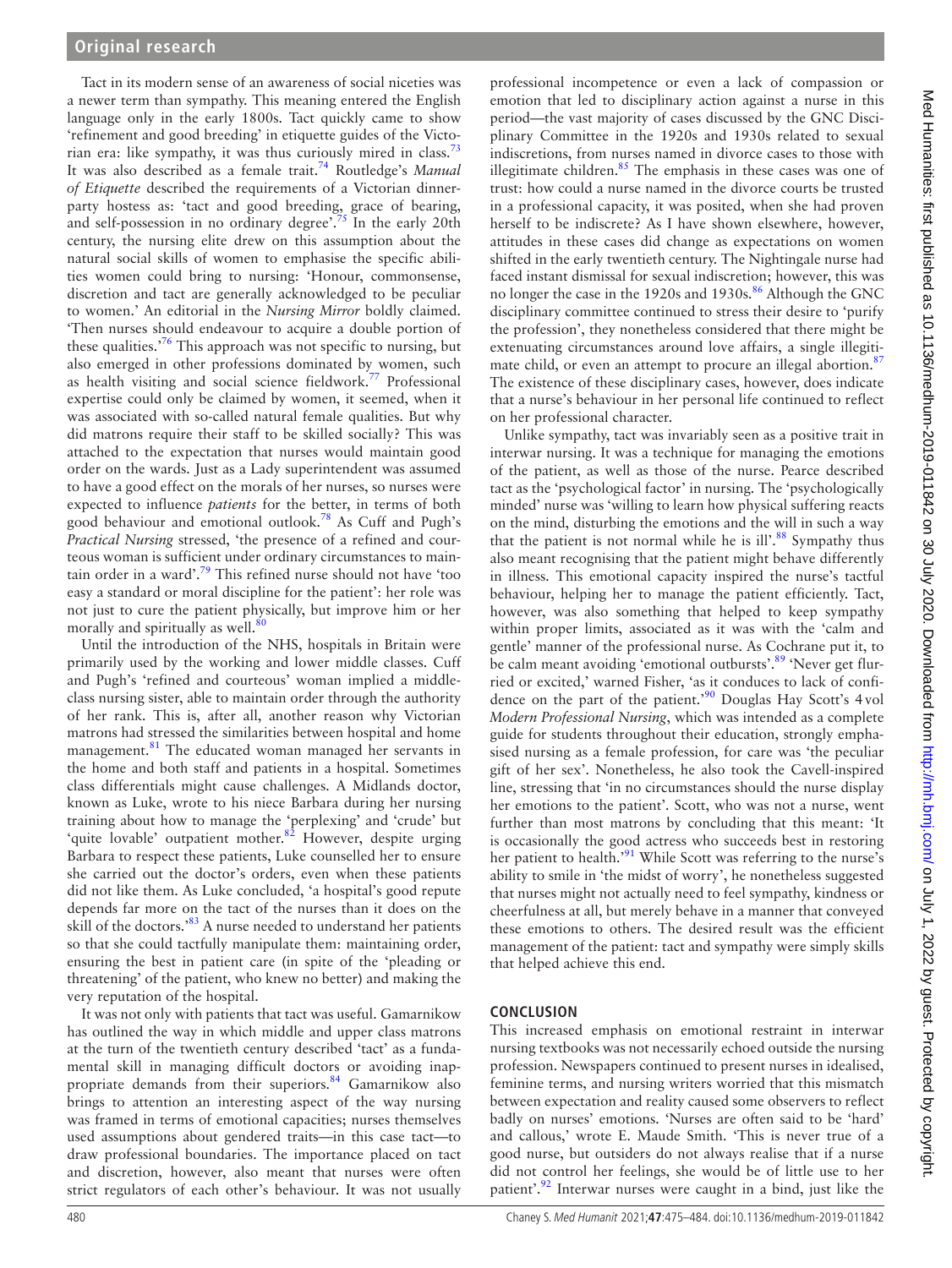modern girl who had 'no time for tears'.<sup>93</sup> As Dixon has shown, women in this period who expressed their emotions by weeping were regarded as hysterical and manipulative; those who did not were pitiless and uncaring. Smith and other matrons of her era tried to straddle this uncomfortable divide, making a distinction between the way a nurse's behaviour might appear to others, and her own internal, yet invisible, feelings. While the trained nurse might maintain a stoic front, it was 'never' true that a good nurse did not feel anything. To be a professional nurse in this era was to restrain emotion, but to be a good and caring woman was to nonetheless feel the sympathy and devotion that had characterised the Victorian housewife.

As this article has shown, the model of emotions in nursing in the interwar period is not the same as the modern concept of compassion, indicating that compassion itself cannot be seen as an unchanging component of nursing. In the first place the word 'compassion' was not used to describe nursing in textbooks, journals, committee minutes or novels. Indeed, the link between nursing and compassion is a very modern one, emerging in the twenty-first century, most prominently in the UK. This UK interest in nursing emotion was, in part, due to a number of public healthcare scandals, of which the Francis Report and Mid Staffs Inquiry is one of the best known. Yet the wider context of this attention to compassion can be found in changes within healthcare systems (such as the move to a busier, target-driven model of care outlined by Pam Smith) and client-centred ideals, which focus on patient satisfaction as well as care outcomes. One of the most significant elements of this new interest in compassion, however, has been the assumption that it is not new. Compassion, we are told, is a universal and unchanging trait, which has always been important within nursing.

An exploration of nursing emotions in the interwar period, however, has shown that not only is compassion new but that even its seeming precursors, like sympathy, have changed over time as expectations of female behaviour altered. While the Victorian nurse's sympathy was a passive womanly emotionality, the interwar nurse's sympathy was characterised by restraint. The good nurse described by Maude Smith *had* sympathy but didn't need to show it. She kept her emotions carefully within limits, something essential to her professional status: unlike other women, she was never sentimental. Tact—the nurse's way of managing the behaviour of patients (and doctors)—was similarly twofold: appreciating and responding to the moods of others, and trying to channel those feelings to achieve a desired result. Like sympathy, tact was not something that others were expected to notice. This is quite different from the modern compassion which is strongly associated with patient satisfaction, deemed 'central to how people perceive their care'.<sup>95</sup> This sets compassion within a more modern focus on 'person-centred' care as a form of customer service in which quality of care is defined by the patient as much as the caregiver. In interwar hospitals, by contrast, efficiency and order were given considerably higher priority. Here, the emotional elements of care were thought to be best employed by nurses in managing the feelings of their patients, and ensuring these patients followed the doctor's orders.

This distinction is an important one if we are to appreciate the way emotions are deployed in nursing today. Our modern view of the appropriate emotions in nursing is both consciously and unconsciously influenced by the history of attitudes to healthcare: the idea of nursing as a vocation, the gendering of care as a female pursuit and the regulation of the profession through attitudes to class. When we view the emotions in nursing as timeless and ignore the social context in which these feeling rules

were created, we risk reinforcing the attitudes to gender and class embedded in these attitudes. This has wider implications for nursing practice: it can lead to a lack of attention to the emotional side of care in education and training, the devaluing of associated skills as 'merely' common sense or obvious and the absence of emotional support and mentoring for students and trained healthcare staff. Yet the understandings of emotional norms that new nursing recruits bring into the profession will vary depending on a range of demographic factors: their age, their cultural background, or the country in which they trained. Even within a group of nurses in the same cohort, views of compassionate practice will differ. Nursing research needs to address this lacuna in emotional models of care, which in the past has been perceived as either too difficult to define or not worth defining at all.<sup>[96](#page-8-44)</sup> After all, as this article has shown, the ways in which emotions are felt, understood and deployed in healthcare is not fixed or obvious. Exploring expectations about feeling in nursing in the interwar period has indicated that these say more about the prevailing culture and attitudes of that era than they do about individual nurses themselves. Today, the word compassion remains overused and little understood. If we are to continue to employ it at all, we need to be aware of the work the concept does historically, socially and politically, and avoid using it to draw assumptions about the moral character of the individual nurse.

#### **Patient and public involvement statement**

It was not appropriate or possible to involve patients or the public in the design, or conduct, or reporting, or dissemination plans of this historical research.

**Contributors** The named author is the sole contributor to this work, having undertaken all research and writing of this paper. Colleagues who contributed with comments and advice are named in the acknowledgements.

**Competing interests** None declared.

**Patient and public involvement** Patients and/or the public were not involved in the design, or conduct, or reporting, or dissemination plans of this research.

**Patient consent for publication** Not required.

**Provenance and peer review** Not commissioned; externally peer reviewed.

**Data availability statement** Data sharing not applicable as no datasets generated and/or analysed for this study. Bibliography provided with article. No further data produced.

**Open access** This is an open access article distributed in accordance with the Creative Commons Attribution 4.0 Unported (CC BY 4.0) license, which permits others to copy, redistribute, remix, transform and build upon this work for any purpose, provided the original work is properly cited, a link to the licence is given, and indication of whether changes were made. See: [https://creativecommons.org/](https://creativecommons.org/licenses/by/4.0/) [licenses/by/4.0/.](https://creativecommons.org/licenses/by/4.0/)

#### **ORCID iD**

Sarah Chaney<http://orcid.org/0000-0003-0335-9863>

#### **Notes**

- <span id="page-6-0"></span>1. [Inquiry, The Mid Staffordshire NHS Foundation Trust \(2010\),](#page-9-0) ["Robert Francis \(2013\),](#page-8-45) Inquiry Report into Mid-Staffordshire NHS Foundation Trust,", 417.
- <span id="page-6-1"></span>2.Denis Campbell, "David Cameron's prescription for NHS failings: target pay of nurses", The Guardian, February 6, 2013, [https://www.theguardian.com/society/2013/feb/](https://www.theguardian.com/society/2013/feb/06/david-cameron-nhs-nurses) [06/david-cameron-nhs-nurses](https://www.theguardian.com/society/2013/feb/06/david-cameron-nhs-nurses) [visited 23/04/19] For examples of wider media condemnation, see Alistair Hewison and Yvonne Sawbridge, Compassion in Nursing: Theory, Evidence and Practice (London: Palgrave Macmillan, 2016), 3.
- <span id="page-6-2"></span>3. [Inquiry, The Mid Staffordshire NHS Foundation Trust \(2010\),](#page-9-0) "The Mid Staffordshire NHS Foundation Trust Public Inquiry : Final Report. Presented to Parliament Pursuant to Section 26 of the Inquiries Act 2005" (London, 2013), 76.
- <span id="page-6-3"></span>4.[Jane Cummings and Viv Bennett \(2012\)](#page-8-46), "Compassion in Practice: Nursing, Midwifery and Care Staff, Our Vision and Strategy," 2012, [https://www.england.nhs.uk/wp](https://www.england.nhs.uk/wp-content/uploads/2012/12/compassion-in-practice.pdf)[content/uploads/2012/12/compassion-in-practice.pdf](https://www.england.nhs.uk/wp-content/uploads/2012/12/compassion-in-practice.pdf). The 6 Cs remained part of the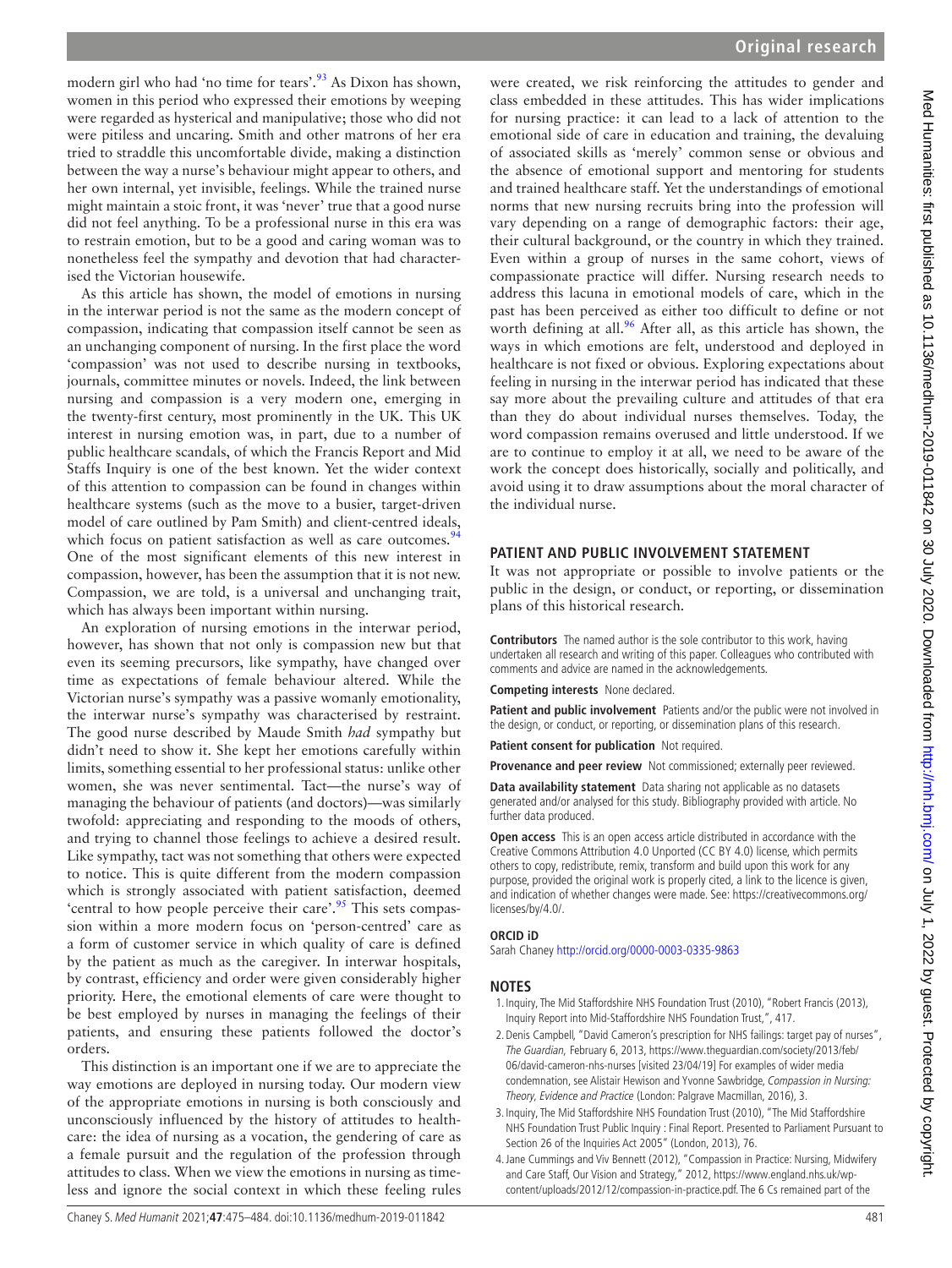## **Original research**

follow-on framework, alongside the '10 commitments', in 2018. [Susan Aitkenhead, Liz](#page-8-47)  [Fenton, and "Leading Change \(2018\)](#page-8-47), "Leading Change, Adding Value: A Framework for Nursing, Midwifery and Care Staff," 2018, 16, [https://www.e-lfh.org.uk/](https://www.e-lfh.org.uk/programmes/leading-change-adding-value/) [programmes/leading-change-adding-value/](https://www.e-lfh.org.uk/programmes/leading-change-adding-value/).

- <span id="page-7-0"></span>5.[Alistair Hewison and Yvonne Sawbridge \(2016\)](#page-9-1), Compassion Nurs. Theory, Evid. Pract.; Pam Smith, The Emotional Labour of Nursing Revisited (Basingstoke: Palgrave Macmillan, 2012); Anna Smajdor, "Reification and Compassion in Medicine: A Tale of Two Systems," Clinical Ethics 8, no. 4 (December 18, 2013): 111–18, [https://doi.org/](https://doi.org/10.1177/1477750913502620) [10.1177/1477750913502620;](https://doi.org/10.1177/1477750913502620) [Michael Traynor \(2017\),](#page-9-2) Critical Resilience for Nurses (Abingdon, Oxon: Routledge).
- <span id="page-7-1"></span>6.[Graham McCaffrey and Shelagh McConnell \(2015\),](#page-9-3) "Compassion: A Critical Review of Peer-Reviewed Nursing Literature," Journal of Clinical Nursing 24: 3008.
- <span id="page-7-2"></span>7.[Anna Smajdor \(2013\),](#page-9-4) "Reification and Compassion in Medicine: A Tale of Two Systems<sup>"</sup> 4
- <span id="page-7-3"></span>8.[Josiane Carine Tantchou \(2018\),](#page-9-5) "The Materiality of Care and Nurses' 'Attitude Problem,'" Science, Technology & Human Values 43, no. 2: 270–301.
- <span id="page-7-4"></span>9. [Ruben Flores and Patrick Brown \(2018\),](#page-8-48) "The changing place of care and compassion within the English NHS: an Eliasean perspective", Social Theory and Health, 16, 168.
- <span id="page-7-5"></span>10. [Stephanie Tierney et al. \(2017\)](#page-9-6)., "Appraising the Situation: A Framework for Understanding Compassionate Care," Journal of Compassionate Health Care 4, no. 1: 1.
- <span id="page-7-6"></span>11.[William Reddy \(2001\),](#page-9-7) The Navigation of Feeling: A Framework for the History of Emotions (Cambridge: Cambridge University Press); [Rosenwein, 2002](#page-9-8), "Worrying About Emotions in History", The American Historical Review, 107, no. 3, 821-45; [Jan](#page-9-9)  [Plamper \(2012\)](#page-9-9), The History of Emotions: An Introduction (Oxford: Oxford University Press).
- <span id="page-7-7"></span>12.[William James \(1884\),](#page-9-10) "What is an Emotion?" Mind, 9, no. 34, 188-205.
- <span id="page-7-8"></span>13. [Norbert Elias \(2000\)](#page-8-49), The Civilizing Process, translated by Basil Blackwell, (Oxford: Blackwell), 436
- <span id="page-7-9"></span>14. [Rob Boddice \(2018\)](#page-8-50), The History of Emotions, (Manchester: Manchester University Press), 18.
- <span id="page-7-10"></span>15. For the former see [Rafferty \(1993\)](#page-9-11), "Decorous Didactics: Early Explorations in the Art and Science of Caring, circa 1860-90"; [Robert Dingwall, Anne Marie Rafferty,](#page-8-51)  [and Charles Webster \(1988\)](#page-8-51), An Introduction to the Social History of Nursing. For the latter see [Barbara Melosh \(1982\)](#page-9-12), "The Physician's Hand": Work Culture and Conflict in American Nursing (Philadelphia: Temple University Press); [Olson, 1993,](#page-9-13) "Apprenticeship and Exploitation: An Analysis of the Work Pattern of Nurses in Training, 1897-1937," Social Science History 17, no. 4: 559–76.
- <span id="page-7-11"></span>16.Also recognised in other histories of nursing, such as [Robert Dingwall, Anne Marie](#page-8-51)  [Rafferty, and Charles Webster \(1988\),](#page-8-51) An Introduction to the Social History of Nursing, 82.
- <span id="page-7-12"></span>17. For more on this conflict see [Rafferty \(1993\),](#page-9-11) "Decorous Didactics: Early Explorations in the Art and Science of Caring, circa 1860-90.
- <span id="page-7-13"></span>18.[Alice M.C Thompson \(1968\),](#page-9-14) A Bibliography of Nursing Literature, 1859-1960, with an Historical Introduction (London: Library Association for RCN), xvii.
- <span id="page-7-14"></span>19. [Thomas Dixon \(2008\)](#page-8-52), The Invention of Altruism: Making Moral Meanings in Victorian Britain, (Oxford: Oxford University Press); [Susan Lanzoni \(2018\),](#page-9-15) Empathy: A History (New Haven; London: Yale University Press)
- <span id="page-7-15"></span>20. "[British Nursing Index \(2019\)](#page-8-53) British Nursing Index," accessed December 16, 2019, [https://www.proquest.com/products-services/bni.html.](https://www.proquest.com/products-services/bni.html)
- <span id="page-7-16"></span>21.[CINAHL Complete \(2019\)](#page-8-54) "Full-Text Nursing Journals | EBSCO," accessed December 16, 2019, [https://www.ebscohost.com/nursing/products/cinahl-databases/cinahl](https://www.ebscohost.com/nursing/products/cinahl-databases/cinahl-complete)[complete.](https://www.ebscohost.com/nursing/products/cinahl-databases/cinahl-complete)
- <span id="page-7-17"></span>22.[Graham McCaffrey and Shelagh McConnell \(2015\),](#page-9-3) "Compassion: A Critical Review of Peer-Reviewed Nursing Literature," 3007.
- <span id="page-7-18"></span>23. [Pam Smith \(2012\),](#page-9-16) The Emotional Labour of Nursing Revisited, 17.
- <span id="page-7-19"></span>24. Smith, 22.
- <span id="page-7-20"></span>25. [Roberta Bivins, Stephanie Tierney, and Kate Seers \(2017\),](#page-8-55) "Compassionate Care: Not Easy, Not Free, Not Only Nurses," BMJ Quality & Safety: 1–4.
- <span id="page-7-21"></span>26. For more on emotional labour, see [Arlie Russell Hochschild \(2012\)](#page-9-17), The Managed Heart: Commercialization of Human Feeling (Berkeley; Los Angeles; London: University of California Press); [Pam Smith \(2012\),](#page-9-16) The Emotional Labour of Nursing Revisited. For an explanation of compassion as a virtue see [June Jones and Stephen Pattison \(2016\),](#page-9-18) "Compassion as a Philosophical and Theological Concept," in Compassion in Nursing: Theory, Evidence and Practice, ed. [Alistair Hewison and Yvonne Sawbridge \(2016\)](#page-9-1) (London: Palgrave Macmillan), 45–46.
- <span id="page-7-22"></span>27.Jones and Pattison, 43.
- <span id="page-7-23"></span>28. [Lauren Berlant \(2004\),](#page-8-56) ed., Compassion : The Culture and Politics of an Emotion (New York: Routledge), 1.
- <span id="page-7-24"></span>29.[Daniel M Gross \(2006\),](#page-9-19) The Secret History of Emotion: From Aristotle's Rhetoric to Modern Brain Science (Chicago; London: University of Chicago Press, 2006), 171–72;

[Ute Frevert \(2016\),](#page-9-20) "Empathy in the Theater of Horror, or Civilizing the Human Heart," in Empathy and Its Limits, ed. Aleida Assman and Ines Detmers (London: Palgrave Macmillan, 2016), 87–91.

- <span id="page-7-25"></span>30. [Thomas Dixon \(2005\)](#page-8-57), "The Invention of Altruism: Auguste Comte's Positive Polity and Respectable Unbelief in Victorian Britain," in Science and Beliefs: From Natural Philosophy to Natural Science, 1700 - 1900, ed. David M Knight and Matthew Eddy (Aldershot; Ashgate), 195–211.
- <span id="page-7-26"></span>31. [Boddice \(2016\)](#page-8-58), The Science of Sympathy (Urbana, Chicago and Springfield: University of Illinois Press), 72. See also [Paul White \(2011\)](#page-9-21), "Darwin Wept: Science and the Sentimental Subject," Journal of Victorian Culture 16, no. 2: 195–213.
- <span id="page-7-27"></span>32. For readers who are interested in this type of approach, I recommend Dixon, The Invention of Altruism and Lanzoni, Empathy: A History.
- <span id="page-7-28"></span>33. From the  $14<sup>th</sup>$  to the  $17<sup>th</sup>$  century, compassion generally described an emotion felt on behalf of someone else who suffers, with no reference to action at all. Pedwell, 6.
- <span id="page-7-29"></span>34. Those who have made the claim include writers who continue to emphasise an individualised notion of care, such as [Ann Bradshaw \(2011\),](#page-8-59) as well as those arguing for the importance of recognising the contextual factors inherent in compassion, including Papadopoulous and Ali and Tierney et. al. Ann Bradshaw, "Compassion: What History Teaches Us," Nursing Times 107, no. 19–20: 12; [Stephanie Tierney et al.](#page-9-22)  [\(2016\)](#page-9-22) et al., "Measuring Compassionate Care: Views of Healthcare Staff," Nursing Management 23, no. 8: 22; [Irena Papadopoulos and Sheila Ali \(2016\)](#page-9-23), "Measuring Compassion in Nurses and Other Healthcare Professionals: An Integrative Review," Nurse Education in Practice 16: 133.
- <span id="page-7-30"></span>35.[Ann Bradshaw \(2001\)](#page-8-60), "Compassion: What History Teaches Us," 12. See also Ann Bradshaw, The Nurse Apprentice, 1860-1977 (Aldershot: Ashgate, 2001).
- <span id="page-7-31"></span>36. [Traynor \(2017\),](#page-9-2) Critical Resilience for Nurses, 36–39.
- <span id="page-7-32"></span>37. [Robert Dingwall, Anne Marie Rafferty, and Charles Webster \(1988\).](#page-8-51), An Introduction to the Social History of Nursing (London: Routledge), 11. See also [Anne Borsay and Billie](#page-8-61)  [Hunter \(2012\)](#page-8-61)., Nursing and Midwifery in Britain since 1700 (Basingstoke: Palgrave Macmillan), 31–35.
- <span id="page-7-33"></span>38.[Christine Hallett \(2012\),](#page-9-24) "Forging a Profession (1830 - 1920)," in Nursing and Midwifery in Britain since 1700, ed. [Anne Borsay and Billie Hunter \(2012\)](#page-8-61) (Basingstoke: Palgrave Macmillan), 61–64.
- <span id="page-7-34"></span>39. [Rafferty \(1993\),](#page-9-11) "Decorous Didactics: Early Explorations in the Art and Science of Caring, circa 1860-90," in Nursing: Art and Science1 (London: Chapman & Hall), 48–60.
- <span id="page-7-35"></span>40.On Nightingale, see [Monica Baly \(1997\),](#page-8-62) Florence Nightingale and the Nursing Legacy, 2nd edition (London: Whurr), xii. For more on the class-specific ideologies about women's place in June Purvis, Hard Lessons: The Lives and Education of Working-Class Women in Nineteenth-Century England (Cambridge: Polity Press, 1989), 59–70.
- <span id="page-7-36"></span>41. [Robert Dingwall, Anne Marie Rafferty, and Charles Webster \(1988\),](#page-8-51) An Introduction to the Social History of Nursing, 44–47. See also [Sue Hawkins \(2010\)](#page-9-25), Nursing and Women's Labour in the Nineteenth Century (Abingdon, Oxon: Routledge), 31.
- <span id="page-7-37"></span>42.[J Brooks \(2001\)](#page-8-63), "Structured by Class, Bound by Gender: Nursing and Special Probationer Schemes, 1860-1939," International History of Nursing Journal 6, no. 2: 16–18.
- <span id="page-7-38"></span>43. Brooks, 17.
- <span id="page-7-39"></span>44.[June Purvis \(1989\)](#page-9-26), Hard Lessons: The Lives and Education of Working-Class Women in Nineteenth-Century England, 60.
- <span id="page-7-40"></span>45.[Norbert Elias \(2000\),](#page-8-49) The Civilizing Process, 396.
- <span id="page-7-41"></span>46. [Felicie Norton \(1936\)](#page-9-27), Preliminary Questions and Answers, 4th edition (London: Faber and Faber), 228; [Doris Tayler \(1926\),](#page-9-28) General Nursing Questions and Answers, 1st edition (London: Faber and Gwyer (The Scientific Press)), 20. This question had disappeared from at least one 1940 exam book.
- <span id="page-7-42"></span>47. [Joseph Johnson \(1898\)](#page-9-29), Earnest Women: Their Efforts, Struggles and Triumphs (London: T. Nelson), 88. See also [Anne Summers \(1988\),](#page-9-30) Angels and Citizens: British Women as Military Nurses 1854-1914 (London: Routledge and K. Paul), 3.
- <span id="page-7-43"></span>48. [Robert Dingwall, Anne Marie Rafferty, and Charles Webster \(1988\),](#page-8-51) An Introduction to the Social History of Nursing, 40; Baly, Florence Nightingale and the Nursing Legacy.
- <span id="page-7-44"></span>49.[Coventry Patmore \(1863\)](#page-9-31), The Angel in the House (London and Cambridge: Macmillan and Co). On the female ideal of self-sacrifice see also [Purvis \(1995\),](#page-9-32) ed., Women's History: Britain, 1850 - 1945 (London: UCL Press), 2.
- <span id="page-7-45"></span>50.[Judith R Walkowitz \(1992\)](#page-9-33), City of Dreadful Delight : Narratives of Sexual Danger in Late-Victorian London (London: Virago), 52–58.
- <span id="page-7-46"></span>51.Altruism, like the modern compassion, was defined primarily by action, which made the emotional component similarly difficult to characterise by contemporaries. Was an altruistic act defined by its result, they wondered, or the feeling behind it (whatever the actual outcome)? [Thomas Dixon \(2008\),](#page-8-52) The Invention of Altruism: Making Moral Meanings in Victorian Britain (Oxford; New York: Oxford University Press).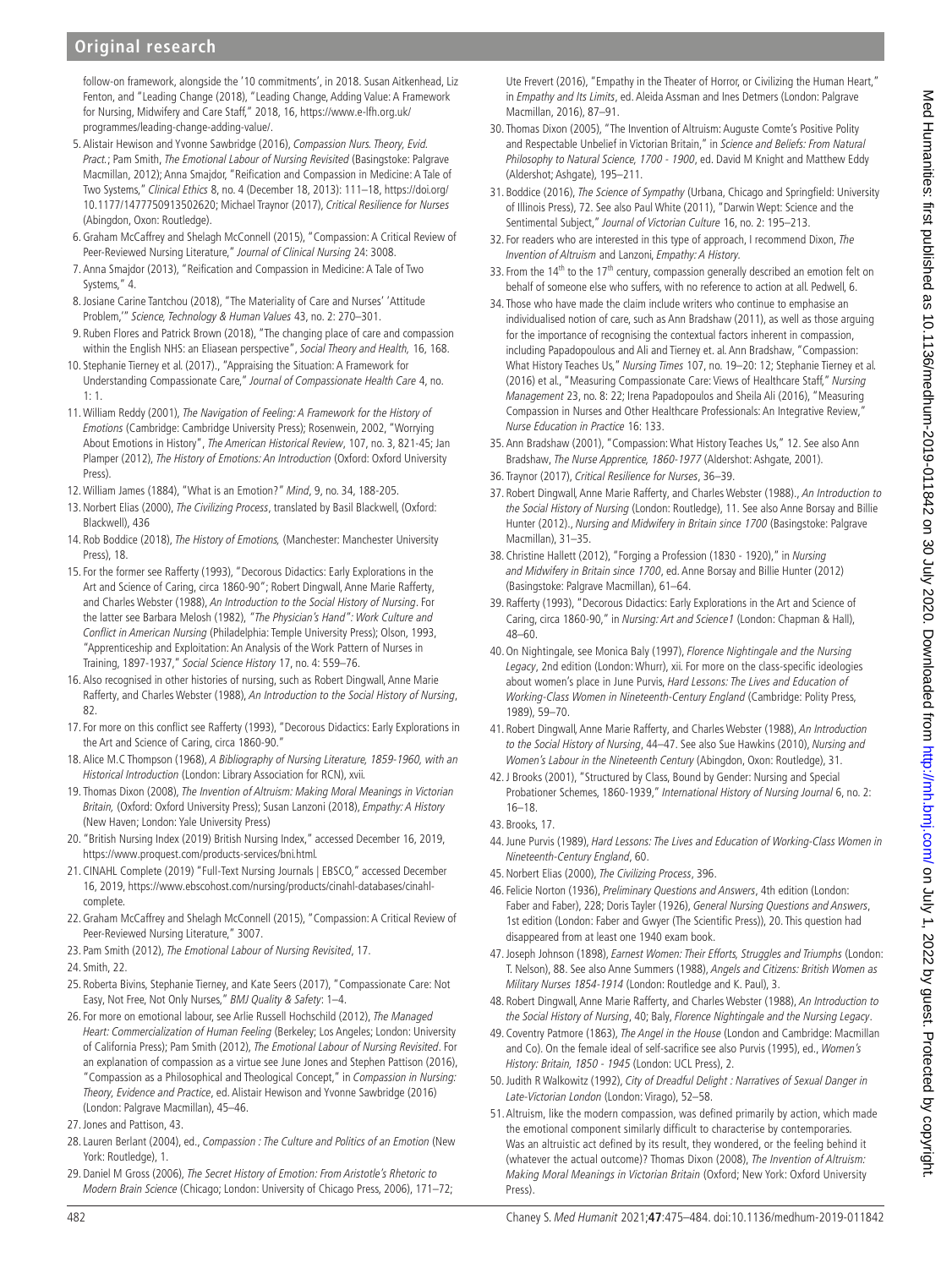Med Humanities: first published as 10.1136/medhum-2019-011842 on 30 July 2020. Downloaded from http://mh.bmj.com/ on July 1, 2022 by guest. Protected by copyright Med Humanities: first published as 10.1136/medhum-2019-011842 on 30 July 2020. Downloaded from <http://mh.bmj.com/> on July 1, 2022 by guest. Protected by copyright.

- <span id="page-8-0"></span>52. [Ethel Gordon Fenwick \(1924\),](#page-8-64) "Editorial: Nurses Keep Your Souls Alive!," The British Journal of Nursing 72, no. 1866: 1. See also Bradshaw, The Nurse Apprentice, 1860-1977, 74–76.
- <span id="page-8-1"></span>53. King James Bible, Corinthians 1:13.
- <span id="page-8-2"></span>54.[June Jones and Stephen Pattison \(2016\),](#page-9-18) "Compassion as a Philosophical and Theological Concept," 47.
- <span id="page-8-3"></span>55. Royal College of Nursing, College of Nursing Opening Brochure (London: Royal College of Nursing, 1925), 21.
- <span id="page-8-4"></span>56. [Florence Nightingale \(1914\)](#page-9-34), Florence Nightingale to Her Nurses: A Selection from Miss Nightingale's Addresses to Probationers and Nurses at the Nightingale School, ed. Rosalind Nash (London: Macmillan and Co); Douglas Hay Scott, Modern Professional Nursing, Vol. 2 (London: Caxton, 1936), 185.
- <span id="page-8-5"></span>57.[Mary S Cochrane \(1930\)](#page-8-65) Nursing (London: Geoffrey Bles), 9.
- <span id="page-8-6"></span>58.[Christine Hallett \(2014\),](#page-9-35) Veiled Warriors: Allied Nurses of the First World War (Oxford: Oxford University Press).
- <span id="page-8-7"></span>59. [Thomas Dixon \(2015\)](#page-8-66), Weeping Britannia: Portrait of a Nation in Tears (Oxford: Oxford University Press), 215.
- <span id="page-8-8"></span>60.Dixon, The Invention of Altruism: Auguste Comte's Positive Polity and Respectable Unbelief in Victorian Britain, 202.
- <span id="page-8-9"></span>61.Dixon, Weeping Britannia: Portrait of a Nation in Tears, 216.
- <span id="page-8-10"></span>62.Cochrane, Nursing, 186.
- <span id="page-8-11"></span>63. [E. Maude Smith \(1929\),](#page-9-36) Notes on Practical Nursing (London: Faber and Gwyer (The Scientific Press)), 9.
- <span id="page-8-12"></span>64.[Charlotte L Moles \(1933\)](#page-9-37), Nursing as a Career (London: Pitman), 1.
- <span id="page-8-13"></span>65.[Alice M Jackson and Katharine F. Armstrong \(1934\)](#page-9-38), Teaching in Schools of Nursing (London: Faber and Faber), 19.
- <span id="page-8-14"></span>66.[Henry Pratt Newsholme \(1934\)](#page-9-39), "Nurse and Patient" (London: Guild of Health), 2.
- <span id="page-8-15"></span>67. [Edgell \(1929\),](#page-8-67) Ethical Problems: An Introduction to Ethics for Hospital Nurses and Social Workers (London: Methuen), 134.
- <span id="page-8-16"></span>68. [Susan Lanzoni \(2018\),](#page-9-15) Empathy: A History (New Haven; London: Yale University Press), 21–45.
- <span id="page-8-17"></span>69. [Edgell \(1929\),](#page-8-67) Ethical Problems: An Introduction to Ethics for Hospital Nurses and Social Workers, 134.
- <span id="page-8-18"></span>70.[Henry Pratt Newsholme \(1934\)](#page-9-39), "Nurse and Patient," 8.
- <span id="page-8-19"></span>71. [Charlotte L Moles \(1933\)](#page-9-37), Nursing as a Career, 4.
- <span id="page-8-20"></span>72. [Esther Fisher \(1937\),](#page-8-68) The Nurse's Textbook: A Manual of Medical and Surgical Nursing (London: Faber and Faber), 5.
- <span id="page-8-21"></span>73.A Manual of Politeness, Comprising the Principles of Etiquette and Rules of Behaviour in Genteel Society for Persons of Both Sexes (Philadelphia: [W. Marshall & Co \(1837\)\)](#page-9-40), 82.
- <span id="page-8-22"></span>74.[Joan Burstyn \(1984\),](#page-8-69) Victorian Education and the Ideal of Womanhood (New Brunswick, N.J.: Rutgers University Press), 33–34.
- <span id="page-8-23"></span>75.[George Routledge \(1860\)](#page-9-41), Routledge's Manual of Etiquette (London; New York: Routledge), 26.
- <span id="page-8-24"></span>76.Nursing Mirror, 1909: 72 cited in [Eva Gamarnikow \(1991\)](#page-9-42), "Nurse or Woman: Gender and Professionalism in Reformed Nursing 1860-1923," in Anthropology and Nursing, ed. Pat Holden and Jenny Littlewood (Abingdon: Routledge), 127.
- <span id="page-8-25"></span>77.[Daisy Payling \(2019\),](#page-9-43) '"The people who write to us are the people who don't like us:" Class, Gender and Citizenship in the Survey of Sickness, 1943-1952.' Journal of British Studies (in press, 2019), <http://repository.essex.ac.uk/24980/>.
- <span id="page-8-26"></span>78. [Robert Dingwall, Anne Marie Rafferty, and Charles Webster \(1988\)](#page-8-51), An Introduction to the Social History of Nursing, 64.
- <span id="page-8-27"></span>79. [Herbert E Cuff and W. T. Gordon Pugh \(1927\)](#page-8-70), Practical Nursing Including Hygiene and Dietetics (Edinburgh: Blackwood), 4.
- <span id="page-8-28"></span>80.Newsholme, "Nurse and Patient," 2.
- <span id="page-8-29"></span>81. [Barbara Mortimer and Susan McGann \(2011\)](#page-9-44), eds., New Directions in the History of Nursing (London: Routledge), 5.
- <span id="page-8-30"></span>82. [A Midland Doctor \(1921\)](#page-8-71), Letters to a Nurse (London: John Bale, Sons and Danielsson), 52–53.
- <span id="page-8-31"></span>83.Doctor, 11–15.
- <span id="page-8-32"></span>84. [Eva Gamarnikow \(1991\)](#page-9-42), "Nurse or Woman: Gender and Professionalism in Reformed Nursing 1860-1923," 126–28.
- <span id="page-8-33"></span>85. Sexual impropriety was discussed by the GNC Disciplinary Committee slightly more often than crimes committed by nurses, most often theft or forgery.
- <span id="page-8-34"></span>86. [Sarah Chaney \(2019\)](#page-8-72), "'Purifying the Profession': Good Character and the General Nursing Council Disciplinary Committee in the Inter-War Period," Women's History: The Journal of the Women's History Network 2, no. 13: 9–13.
- <span id="page-8-35"></span>87.Disciplinary Committee: Transcripts of Shorthand Notes, 28 November 1927 and 9 January 1934, DT6/45, National Archives, London, UK.
- <span id="page-8-36"></span>88. [Evelyn Clare Pearce \(1937\),](#page-9-45) A General Textbook of Nursing, 1st edition (London: Faber), 2.
- <span id="page-8-37"></span>89.Cochrane, Nursing, 186.
- <span id="page-8-38"></span>90. [Esther Fisher \(1937\)](#page-8-68), The Nurse's Textbook: A Manual of Medical and Surgical Nursing, 1.
- <span id="page-8-39"></span>91.[Douglas Hay Scott \(1936\)](#page-9-46), Modern Professional Nursing, Vol. 2, 186.
- <span id="page-8-40"></span>92. [E. Maude Smith \(1929\),](#page-9-36) Notes on Practical Nursing, 16–17.
- <span id="page-8-41"></span>93. [Thomas Dixon \(2015\)](#page-8-66), Weeping Britannia: Portrait of a Nation in Tears, 229.
- <span id="page-8-42"></span>94. [Pam Smith, 2012](#page-9-16), The Emotional Labour of Nursing Revisited, 22–23.
- <span id="page-8-43"></span>95. [RCNi \(2015\),](#page-9-47) "The 6 Cs of Nursing," Nursing Standard, 2015, [https://rcni.com/](https://rcni.com/revalidation/6cs-of-nursing-32156) [revalidation/6cs-of-nursing-32156.](https://rcni.com/revalidation/6cs-of-nursing-32156)
- <span id="page-8-44"></span>96.As Alison Kitson found when she attempted to formalize concepts of caring in 1993. [Alison Kitson \(1993\)](#page-9-48), "Formalizing concepts related to nursing and caring" in Alison Kitson, ed. Nursing: Art and Science (London: Chapman and Hall)

### **Bibliography**

- <span id="page-8-47"></span>Aitkenhead, Susan., Liz Fenton, and "Leading Change. "Adding Value: A Framework for Nursing, Midwifery and Care Staff.", 2018. [https://www.e-lfh.org.uk/programmes/](https://www.e-lfh.org.uk/programmes/leading-change-adding-value/) [leading-change-adding-value/](https://www.e-lfh.org.uk/programmes/leading-change-adding-value/).
- <span id="page-8-62"></span>Baly, Monica. Florence Nightingale and the Nursing Legacy, 2nd edition ed. London: Whurr, 1997.
- <span id="page-8-56"></span>Berlant, Lauren. Compassion: The Culture and Politics of an Emotion. New York: Routledge, 2004.
- <span id="page-8-55"></span>Bivins, Roberta, Stephanie Tierney, and Kate Seers. "Compassionate care: not easy, not free, not only nurses." **[BMJ Quality & Safety](http://dx.doi.org/10.1136/bmjqs-2017-007005) 26**, no. 12 (2017): 1023-6.
- <span id="page-8-58"></span>Boddice, Rob. The Science of Sympathy. Urbana, Chicago and Springfield: University of Illinois Press, 2016.
- <span id="page-8-61"></span><span id="page-8-50"></span>. The History of Emotions. Manchester: Manchester University Press, 2018. Borsay, Anne, and Billie Hunter. Nursing and Midwifery in Britain since 1700. Basingstoke:
- Palgrave Macmillan, 2012. Bradshaw, Ann. The Nurse Apprentice, 1860-1977. Aldershot: Ashgate, 2001.
- <span id="page-8-60"></span><span id="page-8-59"></span>Bradshaw, Ann. "Compassion: what history teaches us." Nursing times 107, no. 19-20 (2011): 12–16.
- <span id="page-8-53"></span>British Nursing Index. "British Nursing Index.", 2019. [https://www.proquest.com/products](https://www.proquest.com/products-services/bni.html)[services/bni.html](https://www.proquest.com/products-services/bni.html). Accessed 16 Dec 2019.
- <span id="page-8-63"></span>Brooks, J. "Structured by class, bound by gender. nursing and special probationer schemes, 1860-1939." International history of nursing journal : IHNJ 6, no. 2 (2001): 13–21.
- <span id="page-8-69"></span>Burstyn, Joan. Victorian Education and the Ideal of Womanhood. New Brunswick, N.J.: Rutgers University Press, 1984.
- <span id="page-8-72"></span>Chaney, Sarah. "Purifying the Profession': Good Character and the General Nursing Council Disciplinary Committee in the Inter-War Period." Women's History: The Journal of the Women's History Network 2, no. no. 13 (2019): 9–13.
- <span id="page-8-54"></span>CINAHL Complete. "Full-Text Nursing Journals | EBSCO.", 2019. [https://www.ebscohost.](https://www.ebscohost.com/nursing/products/cinahl-databases/cinahl-complete) [com/nursing/products/cinahl-databases/cinahl-complete](https://www.ebscohost.com/nursing/products/cinahl-databases/cinahl-complete). Accessed 16 Dec 2019.
- <span id="page-8-65"></span>Cochrane, Mary S. Nursing. London: Geoffrey Bles, 1930. Cuff, Herbert E, and W. T. Gordon Pugh. Practical Nursing Including Hygiene and Dietetics.
- <span id="page-8-70"></span>Edinburgh: Blackwood, 1927.
- <span id="page-8-46"></span>Cummings, Jane, and Viv Bennett. "Compassion in Practice: Nursing, Midwifery and Care Staff, Our Vision and Strategy.", 2012. [https://www.england.nhs.uk/wp-content/](https://www.england.nhs.uk/wp-content/uploads/2012/12/compassion-in-practice.pdf) [uploads/2012/12/compassion-in-practice.pdf.](https://www.england.nhs.uk/wp-content/uploads/2012/12/compassion-in-practice.pdf)
- <span id="page-8-51"></span>Dingwall, Robert., Anne Marie Rafferty, and Charles Webster. An Introduction to the Social History of Nursing. London: Routledge, 1988.
- <span id="page-8-57"></span>Dixon, Thomas. "The Invention of Altruism: Auguste Comte's Positive Polity and Respectable Unbelief in Victorian Britain." In Science and Beliefs: From Natural Philosophy to Natural Science, 1700 - 1900, edited by David M Knight, and Matthew Eddy, 195–211. Aldershot: Ashgate, 2005.
- <span id="page-8-52"></span>. The Invention of Altruism: Making Moral Meanings in Victorian Britain. Oxford; New York: Oxford University Press, 2008.
- <span id="page-8-66"></span>-. Weeping Britannia: Portrait of a Nation in Tears. Oxford University Press: Oxford, 2015.
- <span id="page-8-71"></span><span id="page-8-67"></span>Doctor, A Midland. Letters to a Nurse. London: John Bale, Sons and Danielsson, 1921. Edgell, Beatrice. Ethical Problems: An Introduction to Ethics for Hospital Nurses and Social Workers. London: Methuen, 1929.
- <span id="page-8-49"></span>Elias, Norbert. The Civilizing Process. Translated by Basil Blackwell. Blackwell: Oxford, 2000.
- <span id="page-8-64"></span>Fenwick, Ethel Gordon. "Editorial: nurses keep your souls alive!" The British journal of nursing 72, no. 1866 (1924), 1.
- <span id="page-8-68"></span>Fisher, Esther. The Nurse's Textbook: A Manual of Medical and Surgical Nursing. London: Faber and Faber, 1937.
- <span id="page-8-48"></span>Flores, Ruben, and Patrick Brown. "The changing place of care and compassion within the English NHS: an Eliasean perspective." [Social Theory & Health](http://dx.doi.org/10.1057/s41285-017-0049-y) 16, no. 2 (2018): 156–71.
- <span id="page-8-45"></span>Francis, Robert. The Mid Staffordshire NHS Foundation Trust Public Inquiry : Final Report. Presented to Parliament Pursuant to Section 26 of the Inquiries Act 2005. London, 2013.